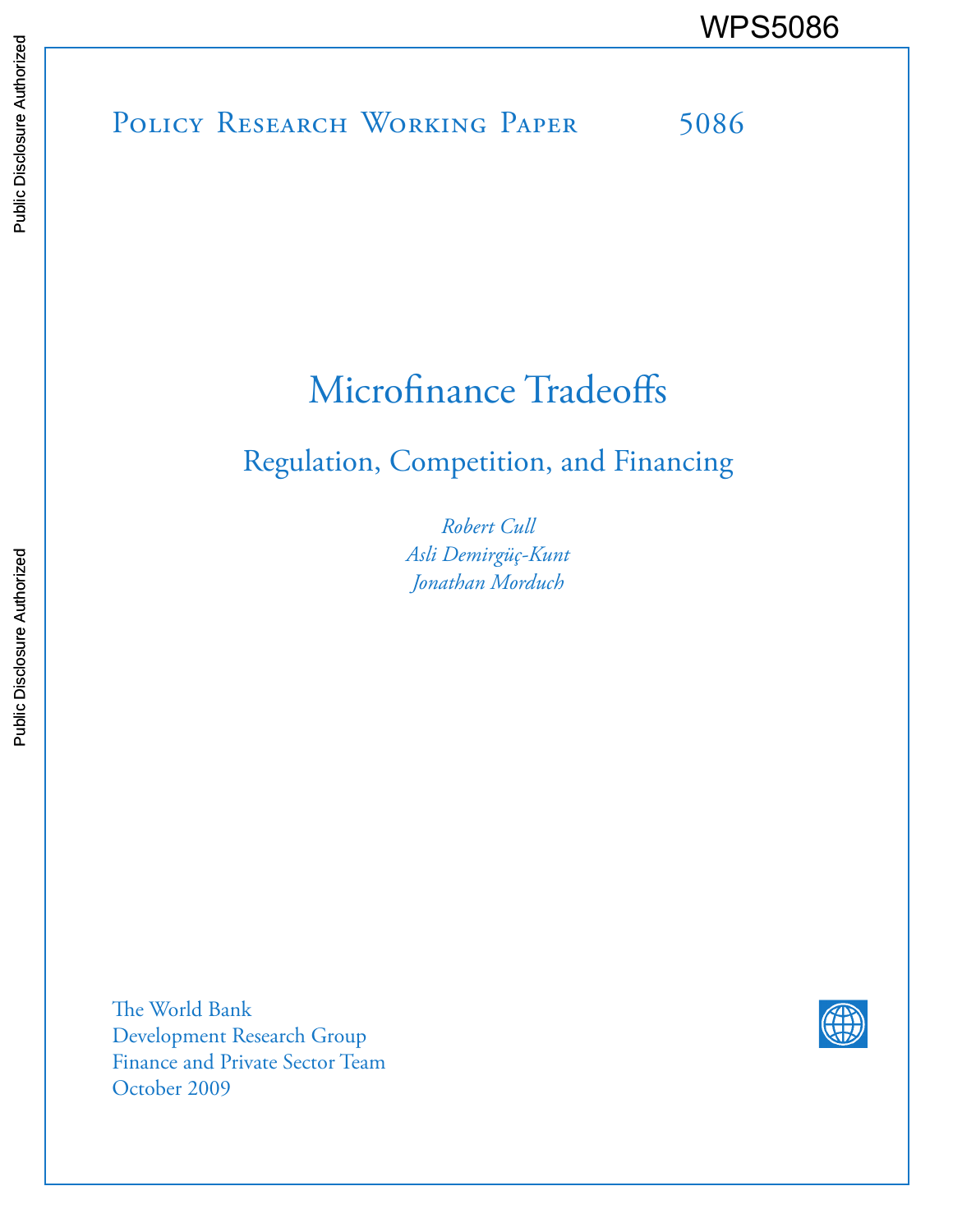#### POLICY RESEARCH WORKING PAPER 5086

#### **Abstract**

This paper describes important trade-offs that microfinance practitioners, donors, and regulators navigate. Drawing evidence from large, global surveys of microfinance institutions, the authors find a basic tension between meeting social goals and maximizing financial performance. For example, non-profit microfinance institutions make far smaller loans on average and serve more women as a fraction of customers than do

commercialized microfinance banks, but their costs per dollar lent are also much higher. Potential trade-offs therefore arise when selecting contracting mechanisms, level of commercialization, rigor of regulation, and the extent of competition. Meaningful interventions in microfinance will require making deliberate choices—and thus embracing and weighing tradeoffs carefully.

This paper—a product of the Finance and Private Sector Team, Development Research Group—is part of a larger effort in the department to understand the development and impact of microfinance. Policy Research Working Papers are also posted on the Web at http://econ.worldbank.org. The authors may be contacted at rcull@worldbank.org or ademirguckunt@ worldbank.org.

*The Policy Research Working Paper Series disseminates the findings of work in progress to encourage the exchange of ideas about development*  issues. An objective of the series is to get the findings out quickly, even if the presentations are less than fully polished. The papers carry the *names of the authors and should be cited accordingly. The findings, interpretations, and conclusions expressed in this paper are entirely those of the authors. They do not necessarily represent the views of the International Bank for Reconstruction and Development/World Bank and its affiliated organizations, or those of the Executive Directors of the World Bank or the governments they represent.*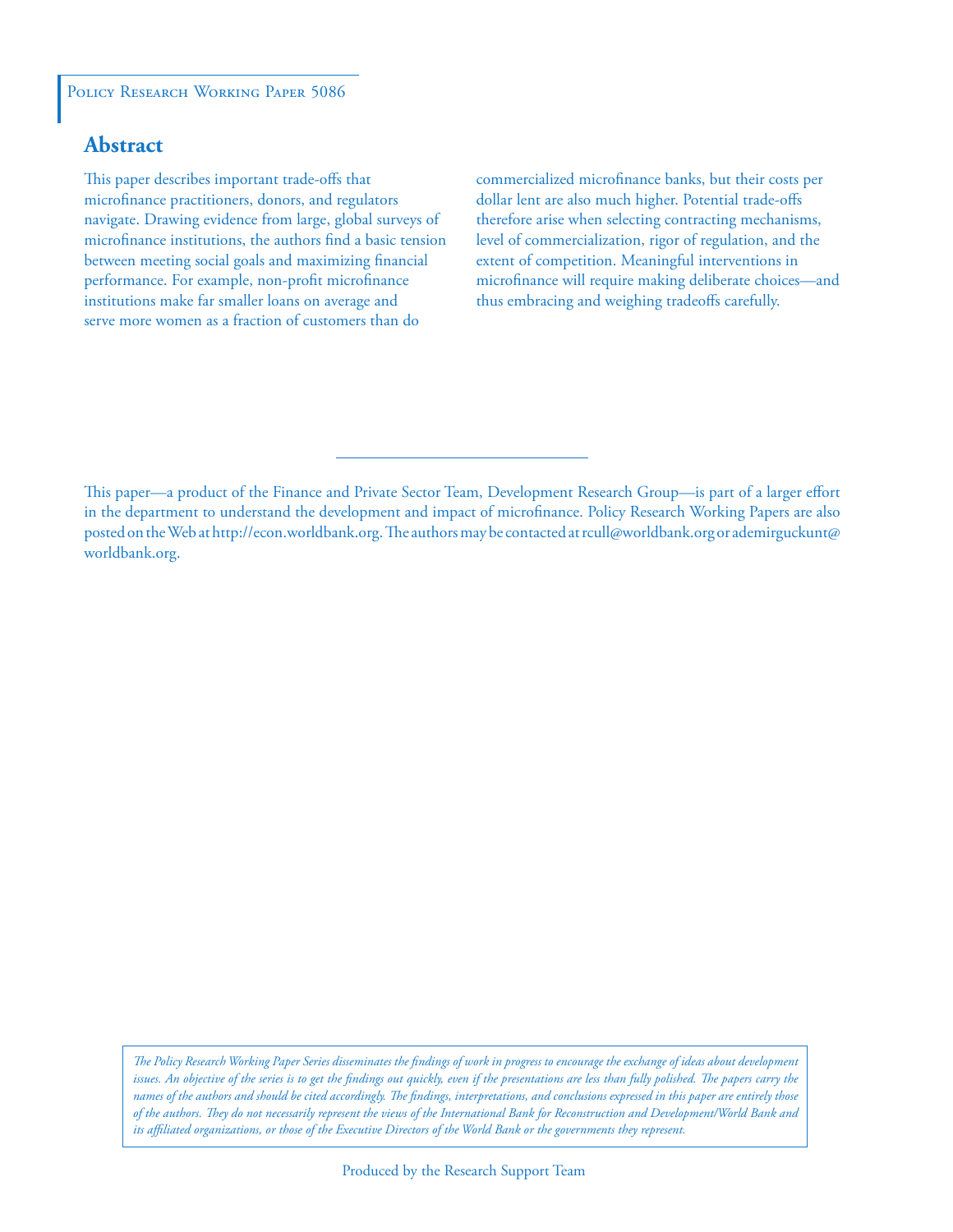### **Microfinance Tradeoffs: Regulation, Competition, and Financing**

Robert Cull

Asli Demirgüç-Kunt

Jonathan Morduch

 The views are those of the authors and not necessarily those of the World Bank or its affiliate institutions. Morduch is grateful for funding from the Bill and Melinda Gates Foundation through the Financial Access Initiative. The Mix Market provided the data through an agreement between the World Bank Research Department and the Consultative Group to Assist the Poor. Confidentiality of institution-level data has been maintained. We thank Isabelle Barres, Joao Fonseca, Didier Thys, and Peter Wall of the Microfinance Information Exchange (MIX). Sarojini Hirshleifer, Varun Kshirsagar, and Mircea Trandafir provided expert assistance with the research on which we report. Catherine Burns assisted in writing and editing this paper. Any errors are ours only.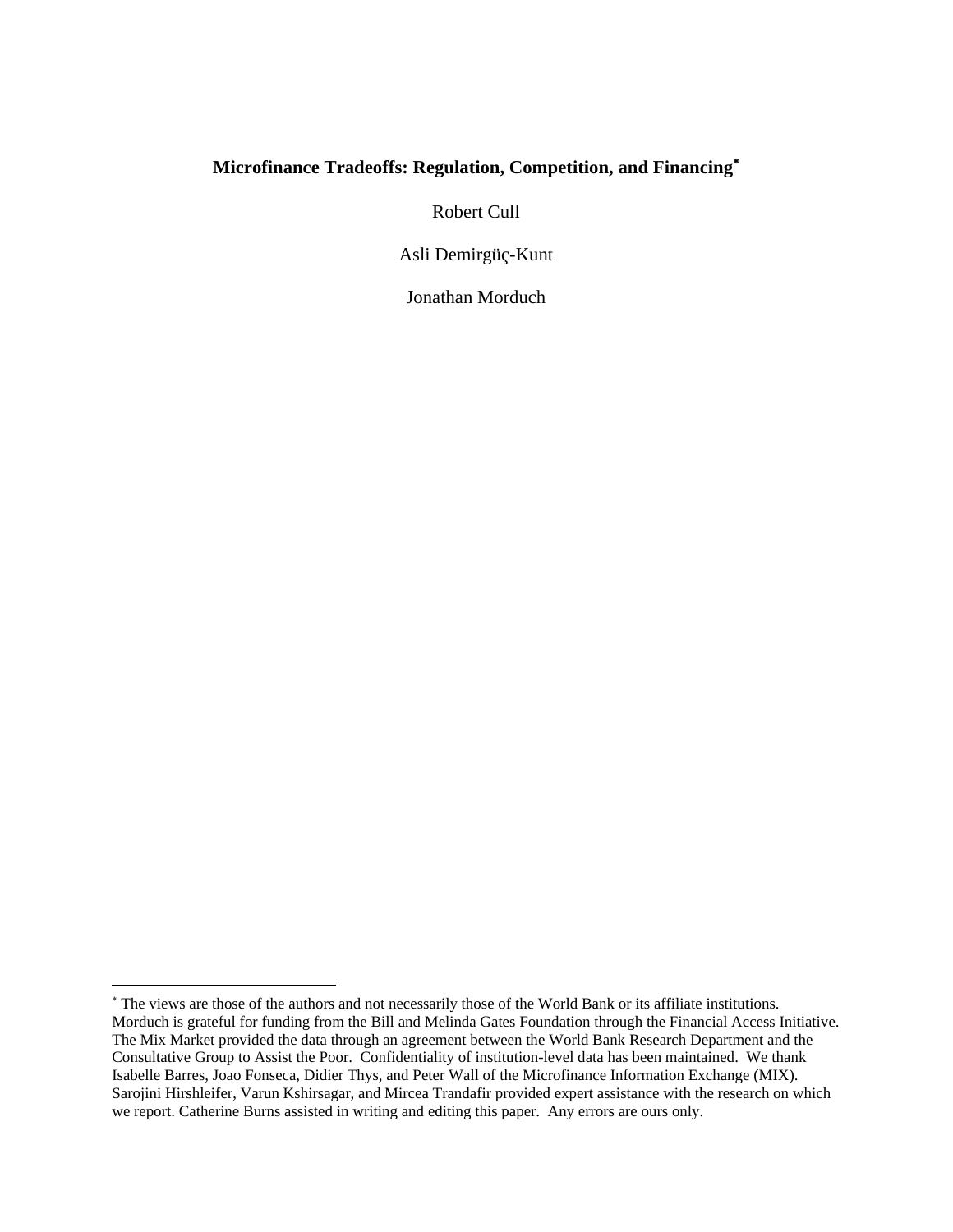#### **1. Introduction**

Over three decades, microfinance has evolved, mutated, and segmented. Microfinance started as a simple idea--to provide loans to poor entrepreneurs--but today it is a far-ranging and dynamic sector, including institutions that provide savings and remittance services, sell insurance, and offer loans for a wide range of purposes. The sector is bound together by a focus on bringing financial services to the underserved, but institutions vary in the income levels of the customers they serve, the use of subsidy, regulation and governance structures, and the breadth and quality of services offered. While lending remains a core activity, "providing microfinance" now entails a range of possibilities and a variety of models. In choosing strategies, microfinance providers face both new opportunities and trade-offs.

Economists have written extensively on the tradeoffs that result from the combination of (i) customers' lack of assets which can serve as collateral (ii) banks' lack of cost-effective monitoring and information gathering mechanisms. The combination has spawned much interesting work on the theory of contracts (Armendáriz and Morduch, 2010), particularly in the context of lending. While important, the focus ignores a broader set of challenges given by high transactions costs. These costs are of limited theoretical interest, but they can make all the difference to how the banks function and who they serve—and whether banks are even viable.

One can get a sense of the role of costs by examining different types of microfinance institutions. We show that the average loan size provided by the median nongovernmental organization (NGO) in our sample is less than a quarter the size of the average loan provided by the median commercial microfinance bank. That difference in loan sizes translates directly into differences in relative costs. While the NGOs in the sample economize on costs, their median operating costs are still roughly double that of the median commercial microfinance bank (when costs are taken as a share of loan value). Even if information asymmetries were not a major problem, the high transactions costs mean that reaching the very poor with small-scale services remains a tough business and often entails charging high fees or depending on steady subsidies.<sup>1</sup>

<sup>&</sup>lt;sup>1</sup> We know of no study that separates costs that are purely due to information problems from costs purely due to the lack of scale economies. Some of what are described as basic transaction costs are, at their root, surely due to information problems, but the basic costs of paperwork, risk appraisal, and administration remain. One of the hopes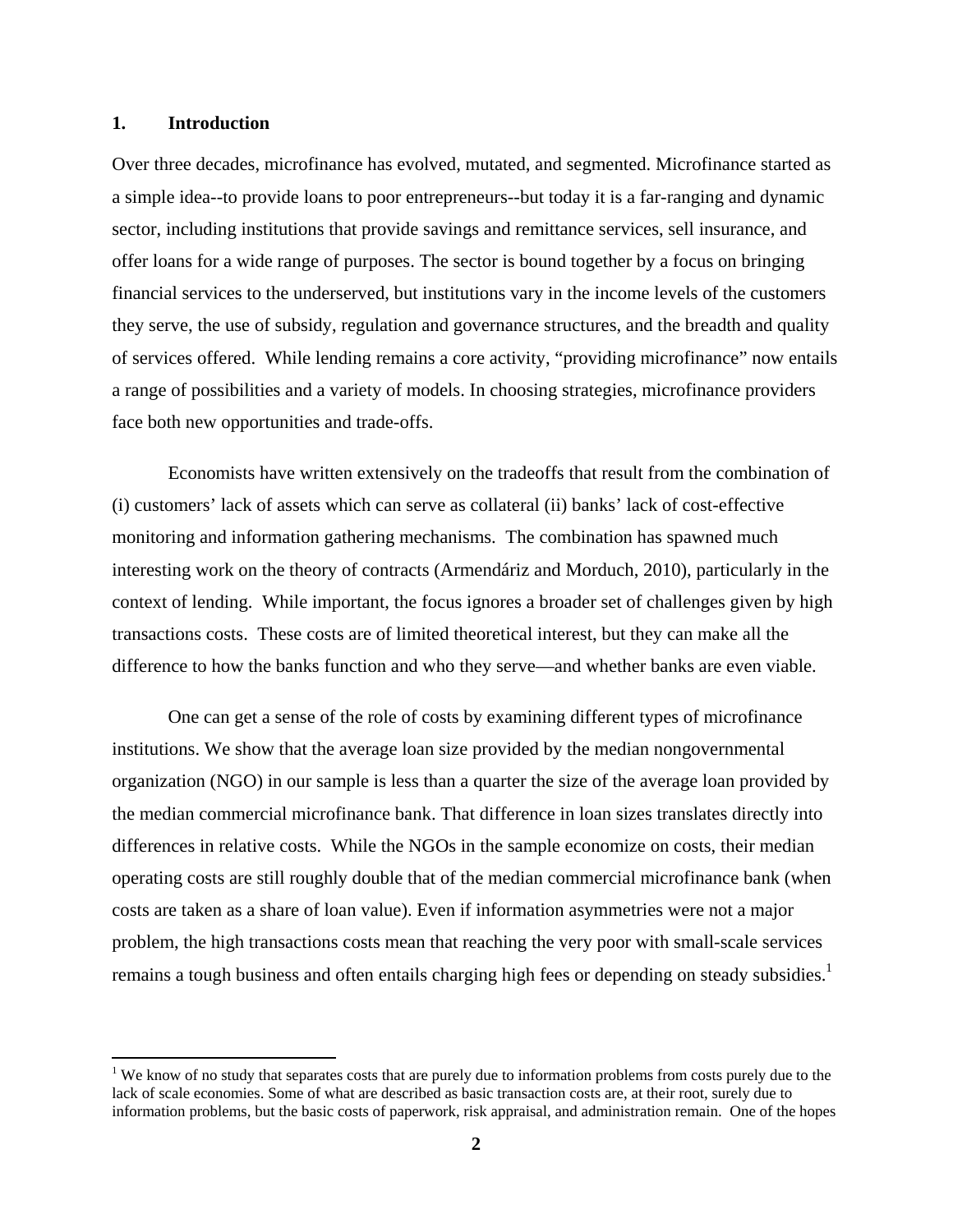This structure of costs leads to practical trade-offs: Should the institution move up-market to provide larger loans and improve financial performance? Is deposit-taking feasible at such scales? Can socially-minded institutions survive commercial competition and regulation without re-defining their missions?

This paper describes our recent research on important trade-offs that microfinance practitioners, donors, and regulators navigate (Cull et al. 2007, 2009a, 2009b, 2009c). The evidence draws on large, global surveys of microfinance institutions and complements the important body of studies on specific institutions (e.g., Rutherford 2009, Rhyne 2001). The findings establish quantitative benchmarks for conversations among practitioners, experts and regulators about ways to expand financial access.

Among the key findings are: (1) Raising interest rates improves profitability for many institutions but, after a point, higher rates are associated with increased loan delinquencies and diminished profits (unless contractual innovations are in place that limit delinquencies). (2) Financial self-sustainability and serving poor households are not, by definition, incompatible. (3) But most institutions serving the poorest customers earn profits too small to attract investors seeking purely commercial returns (rather than a blend of "social" and financial returns). Still, (4), a substantial share of "non-profits" in fact earn profits, even if they are relatively small. (5) Non-profits do not duplicate the work of commercial lenders: non-profits tend to make far smaller loans on average and serve more women as a fraction of customers, relative to commercialized microfinance banks. (6) Rigorous and regular supervision is critical for deposittaking institutions, but it is costly; regulatory supervision thus tends to push institutions to serve relatively better-off customers as a way to maintain profitability. And (7) competition, or potential competition from mainstream, formal-sector banks appears to steer microfinance institutions toward serving poorer customers.

#### **2. The** *MicroBanking Bulletin* **Data**

In each of the four studies described below, we use cross-sectional data compiled by the Microfinance Information eXchange (the MIX). The MIX data are of unusually high quality, and

of new technologies like mobile banking is to radically slash these kinds of costs, but it is too early to assess the promise and achievement.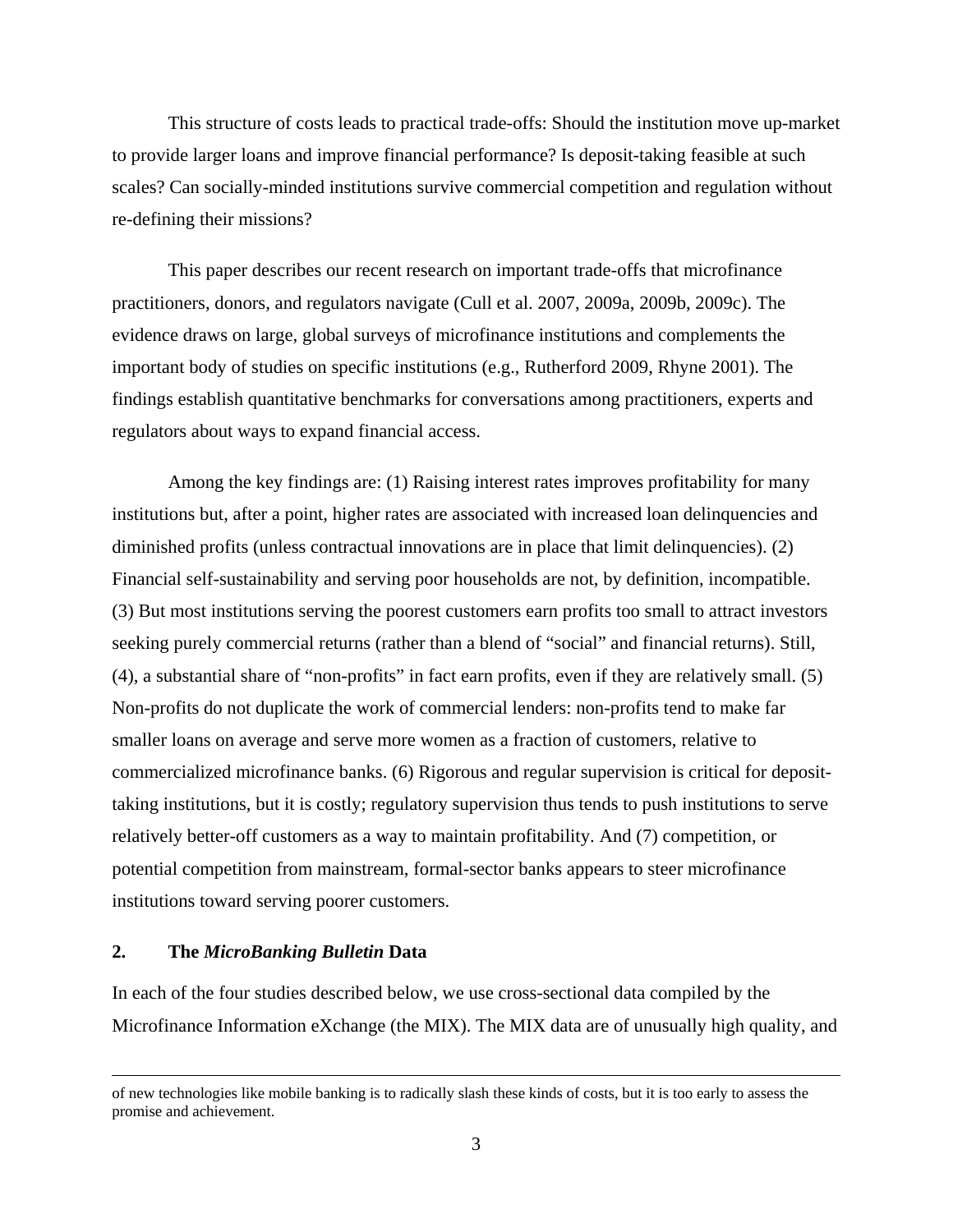we use the subset that is collected and standardized for the organization's biannual benchmarking report, the *MicroBanking Bulletin*. While the summary statistics are available in the *Bulletin* and on the MIX website, we were granted access to the more detailed underlying dataset. Starting with an original dataset on 124 institutions in 49 countries, we incorporated additional observations and data and variables, bringing the largest dataset to 346 institutions in 67 countries.

The data have important qualities. First, they provide multiple indicators to measure topics of interest; for example, the *Bulletin* includes three separate measures of customers' poverty levels. Second, the data are self-reported but are then independently verified to ensure coherence and consistency. Third, the data are adjusted to improve comparability across institutions using different reporting formats and the records are modified to account for implicit subsidies.

The data are not, however, representative of the full population of microfinance institutions. The data over-represent institutions that both have a commitment to financial sustainability and that are willing to comply with the MIX's relatively rigorous reporting standards. Because of this, the institutions are more likely to be industry leaders in terms of financial performance, and the data should be seen as giving a sense of best-case financial possibilities.

Bauchet and Morduch (2010) analyze differences between the MIX dataset and the larger database of the Microcredit Summit Campaign, a microfinance advocacy organization that promotes social change. As expected, they find that the MIX data are more heavily tilted toward financially sustainable institutions, and the latter toward institutions with strong social objectives. For example, the average operational self-sufficiency ratio of institutions reporting to the Microcredit Summit Campaign is 95 percent, compared to 115 percent for institutions reporting to the MIX. The MIX data also tilts more heavily toward Latin America and Eastern Europe, relative to the heavier Asia representation of the Microcredit Summit database.

On top of this general bias, the *MicroBanking Bulletin* adjustments to profit assume an implausibly low opportunity cost of capital. The calculations use a country's deposit rate (as reported by the International Monetary Fund) as the assumed benchmark cost that microfinance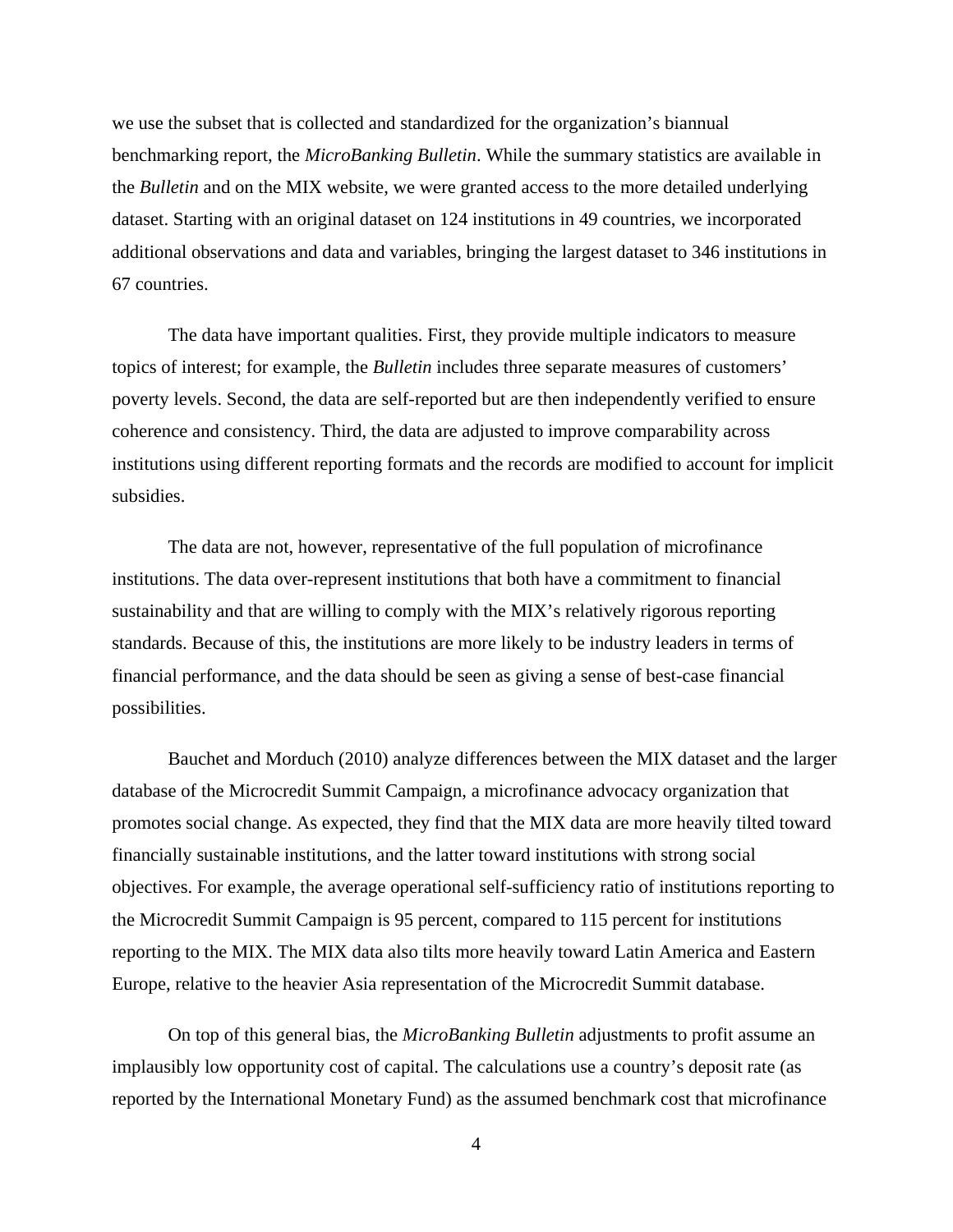institutions would have to pay for capital in the open market. This choice exaggerates measures of profit and artificially shrinks measures of subsidy (Cull et al. 2009a). As the price that deposittaking institutions typically pay savers for capital, the deposit rate is a justifiable measure of capital costs in some contexts. Most microfinance institutions, however, do not count deposits as their most important source of capital. Moreover, the measure does not account for the transaction costs of servicing deposit accounts. Measures of trends are less clearly affected by this bias, and Cull et al (2009a) show that the main conclusions here would be even stronger were the bias corrected.

Another issue is with the Financial Self-Sufficiency Ratio (FSS), our preferred metric for an institution's profitability. FSS incorporates figures adjusted to account for different kinds of subsidy to approximate an institution's returns in the absence of subsidized funding. However, FSS analysis captures a "snapshot" of current conditions at a given moment. It cannot indicate an institution's flexibility, or what strategies its management would pursue if access to subsidized funding dried up. Ultimately, operating on commercial terms is tied to the ability to shift strategies as required. If the need arose, could the institution re-allocate funds and find ways to operate more efficiently? The FSS ratio provides only a rough guide to this question. In this sense, the ratio usefully reveals circumstances at a given slice of time, but it gives only a limited perspective on what might be possible without subsidy.

It is also important to keep in mind that these studies are based on cross-country data, which allows us to draw conclusions about the microfinance landscape but which may offer an imperfect guide to possibilities in specific countries.

Finally, the papers map correlations and patterns in the data. For the most part we are not making strong causal claims (the exception is in our work on regulation, and even there we tread lightly). Most progress in establishing causal relationships has been achieved in micro studies of the sort reviewed in Karlan and Morduch (2009), and World Bank (2008). Still, since many policy questions concern the working of institutions, analyzing institution-level data is critical.

#### **3. Contracts**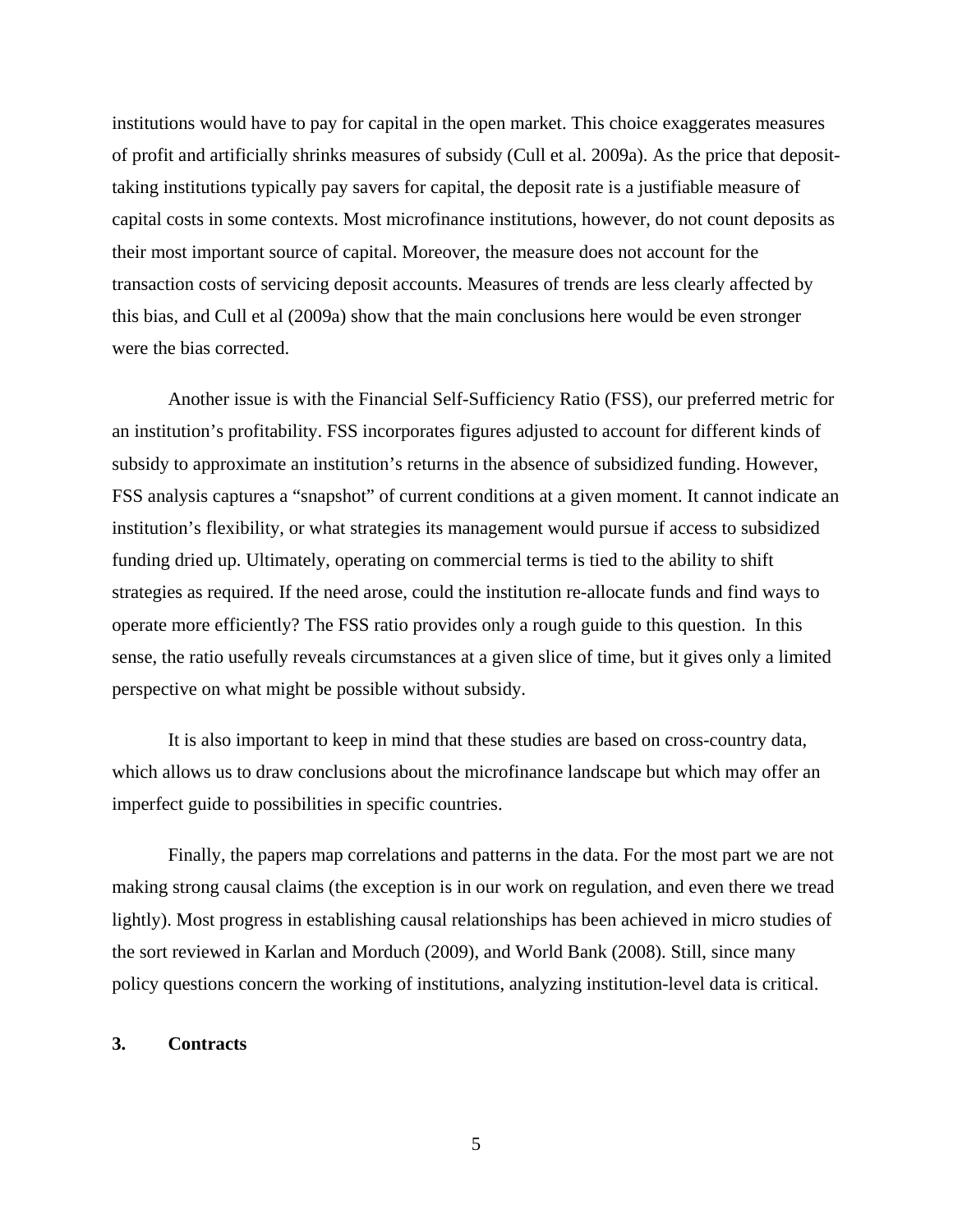Economic theory details how problems arising from asymmetric information undermine economic incentives to such an extent that it may be impossible to serve the under-served (Akerlof 1970 and Stiglitz 1974). The major contribution of microfinance has been to demonstrate innovative contracts that, both in practice and in theory, can make commercial lending to the poor viable. Gangopadhyay and Lensink (2009), for example, build on previous work on joint liability borrowing to show how contracts can mitigate adverse selection. Armendáriz and Morduch (2010) show how microfinance contracts reduce moral hazard.

In our 2007 analysis of the MIX data, we investigate the role of contracts empirically (Cull et al. 2007). The study considers lenders that offer different kinds of contracts: conventional bilateral lending agreements, Grameen Bank-style group contracts, and "village banks" that also use group-based methods. Using one observation per institution from 1999 to 2002, we focus on qualitative information on institutions' lending style, range of services offered, profit status, ownership structure, and source of funds. We include a "lending type" variable that categorizes institutions, separating individual-based lenders, group-based lenders, and village banks. For our profitability regressions, the primary dependent variable is the financial self-sufficiency ratio (FSS), a ratio of revenues and expenses adjusted to account for subsidies. We also regress two other measures of profitability, the operational self-sufficiency ratio (OSS) and return on assets (ROA). A second set of regressions uses "portfolio at risk" as the dependent variable, and a third investigates mission drift by regressing three outreach variables. In this third set, the dependent variables are average loan size over GNP, average loan size relative to the average per capita income of the bottom 20% for the country, and the share of borrowers that are women. While some observers define mission drift narrowly, in terms of the economic level of customers, here we are also concerned with shifts away from an orientation toward female customers. We control for institutional characteristics, including the institution's age, size, formal profit status, real gross portfolio yield (an approximation of the average interest rate charged by the institution), average loan size (only in the first set of profitability regressions) and region of operation. We also include four financial ratios: capital and labor costs relative to assets, loans to assets, and donations to loan portfolio.

The most telling sign of trade-offs emerges when we investigate how loan repayment rates vary with the interest rates that institutions charge borrowers. The patterns in the data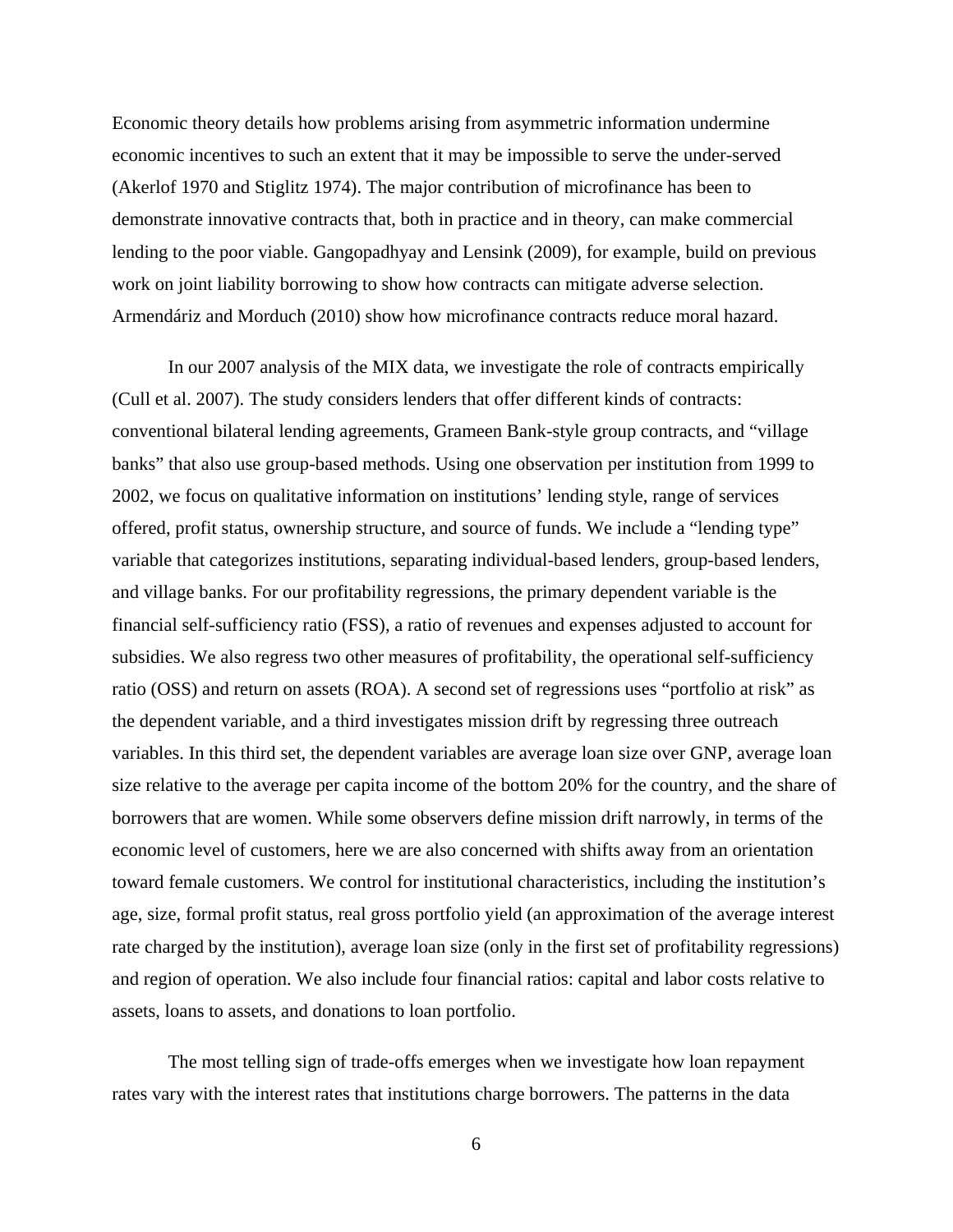generally line up with theoretical predictions: loan delinquency rates increase with interest rates for individual-based lenders. This pattern is also consistent with evidence from the field showing that demand for microcredit is sensitive to price.<sup>2</sup> We do not find this type of pattern for group lenders or village banks, however. The discrepancy is consistent with the claim that group-based contracts serve their intended purpose in these contexts, effectively mitigating information problems by taking the place of collateral as an incentive to repay loans (e.g., Gangopadhyay, Ghatak, and Lensink 2005). Lenders can then raise interest rates on loans without fearing a substantial weakening of portfolio quality.

We find mixed evidence for trade-offs between profitability and outreach. For both individual- and group-based lenders, serving poorer clients is associated with facing higher average costs. The finding follows from the observation that small loans are costlier to serve (per unit lent) relative to larger loans. After controlling for other factors, though, we find that this relatively large cost burden does not preclude profitability: higher costs are met with higher interest rates. Our results on the question of mission drift are promising: financially selfsustainable individual lenders tend to lend to both relatively poorer clients and more women, suggesting that the pursuit of profit and social objectives are not incompatible. However, the typical larger and older institution in our sample does not achieve profitability and deep outreach simultaneously.

#### **4. Commercialization**

Commercialized microfinance has been an enduring promise in the field, but not without controversy (e.g., Morduch 2000). Those who argue that commercialization should be *the* path for microfinance tend to dismiss concerns that commercialization can compromise social achievement—and tend to highlight the way in which commercialization can expand scale. Others argue that compromises between financial and social goals are manifest.

<sup>&</sup>lt;sup>2</sup> Dehejia, Montgomery, and Morduch (2009) analyze data from a Bangladeshi lender and find that a ten percentage point increase in the interest rate decreases the demand for credit by between 7.3 and 10.4 percent. Karlan and Zinman (2008) also study customers' sensitivity to interest rates, with data from South Africa. They find that demand for credit is "kinked": the customers are more sensitive to interest rate increases than to the lender's standard rates.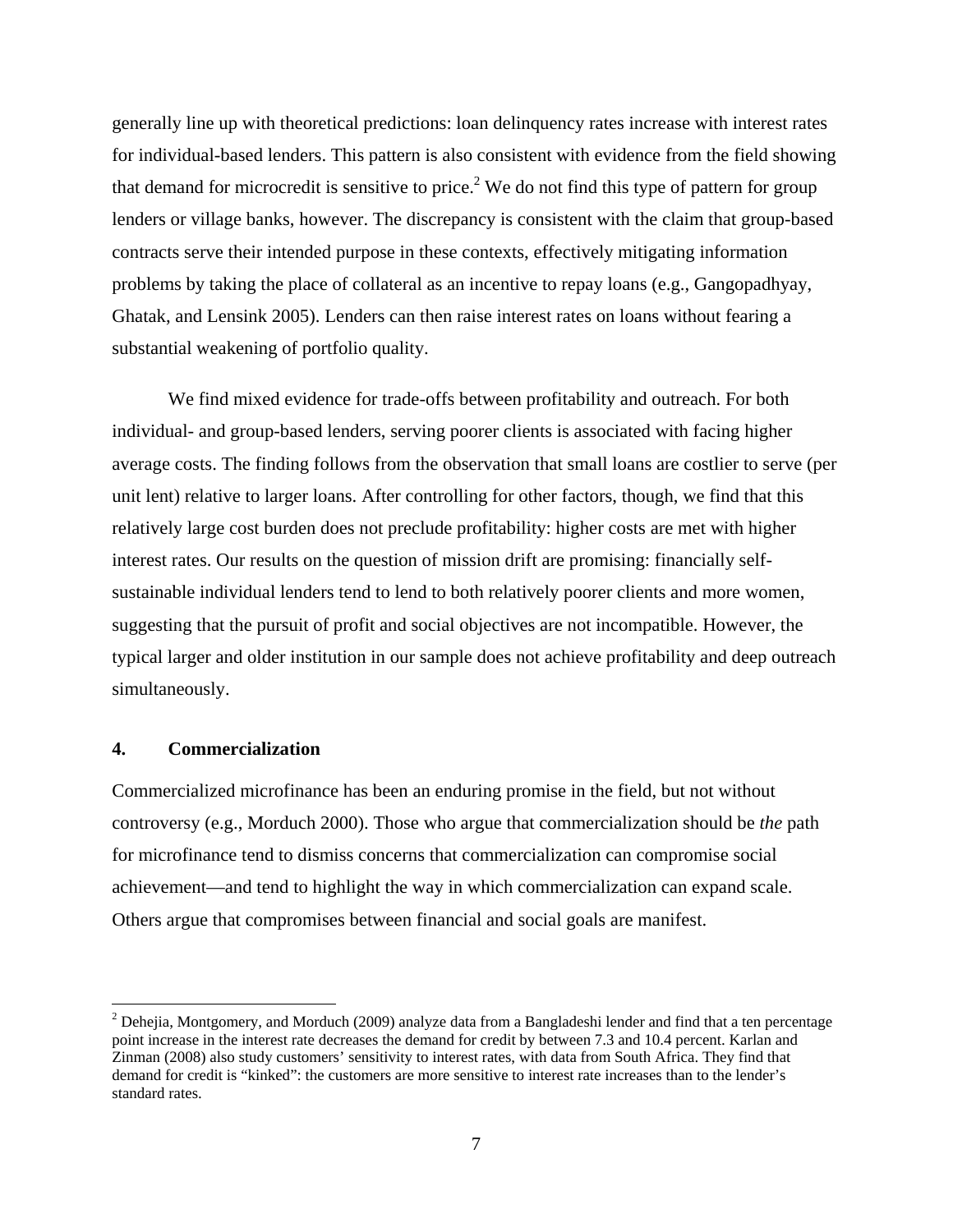Cull et al. (2009a) use an updated and expanded version of the MIX dataset to explore questions around the commercialization of microfinance, jumping into the debate highlighted by the public offering of stock by Mexico's Banco Compartamos. Turning to the global landscape, we focus on eight questions: Who are the lenders? How widespread is profitability? Are loans in fact repaid at the high rates advertised? Who are the customers? Why are interest rates so high? Are profits high enough to attract profit-maximizing investors? How important are subsidies? And, how robust are the financial data?

For this and the other 2009 studies, we incorporate new data to bring the total number of institutions to 346, with at least one observation per institution from 2002 to 2004. For the 2009a paper on commercialization, we use the full dataset, which includes observations from institutions in 67 developing countries, looking for patterns in profitability and outreach related to institutional structure. We again use FSS as the primary measure of profitability. In addition to the variables listed in section 3, we include the number of active borrowers<sup>3</sup>, operating cost as a percent of loan value, operating cost per active borrower (in PPP\$), return on equity, subsidy per borrower (in PPP\$), and the noncommercial funding ratio.

We show that, despite the attention generated by commercial microfinance, NGOs continue to dominate the sample of microfinance institutions collected for the *MicroBanking Bulletin*, accounting for 45 percent of institutions and 51 percent of borrowers. More than half of the institutions in the sample are profitable (defined as having a financial sustainability ratio above 1), including a large share of microfinance institutions with "non-profit" status. However, unsurprisingly, a larger share of banks are profitable than of NGOs. Both commercial and noncommercial lenders do quite well in terms of repayment rates, with 30-day portfolio at risk below 4% at the median for all categories.

On average, commercial microfinance banks make loans that are about four times larger than loans from NGOs, suggesting that they tend to serve a substantially better-off group of borrowers.<sup>4</sup> We also find that as a group, NGOs charge interest rates roughly double the size of

<sup>&</sup>lt;sup>3</sup> In the *MicroBanking Bulletin*, "active borrowers" refers to "the number of borrowers with loans outstanding, adjusted for standardized write-offs" (MicroBanking Bulletin, 2005, pg. 57).

<sup>&</sup>lt;sup>4</sup> In these analyses, the comparisons involve simple averages, not weighted by the size of institutions.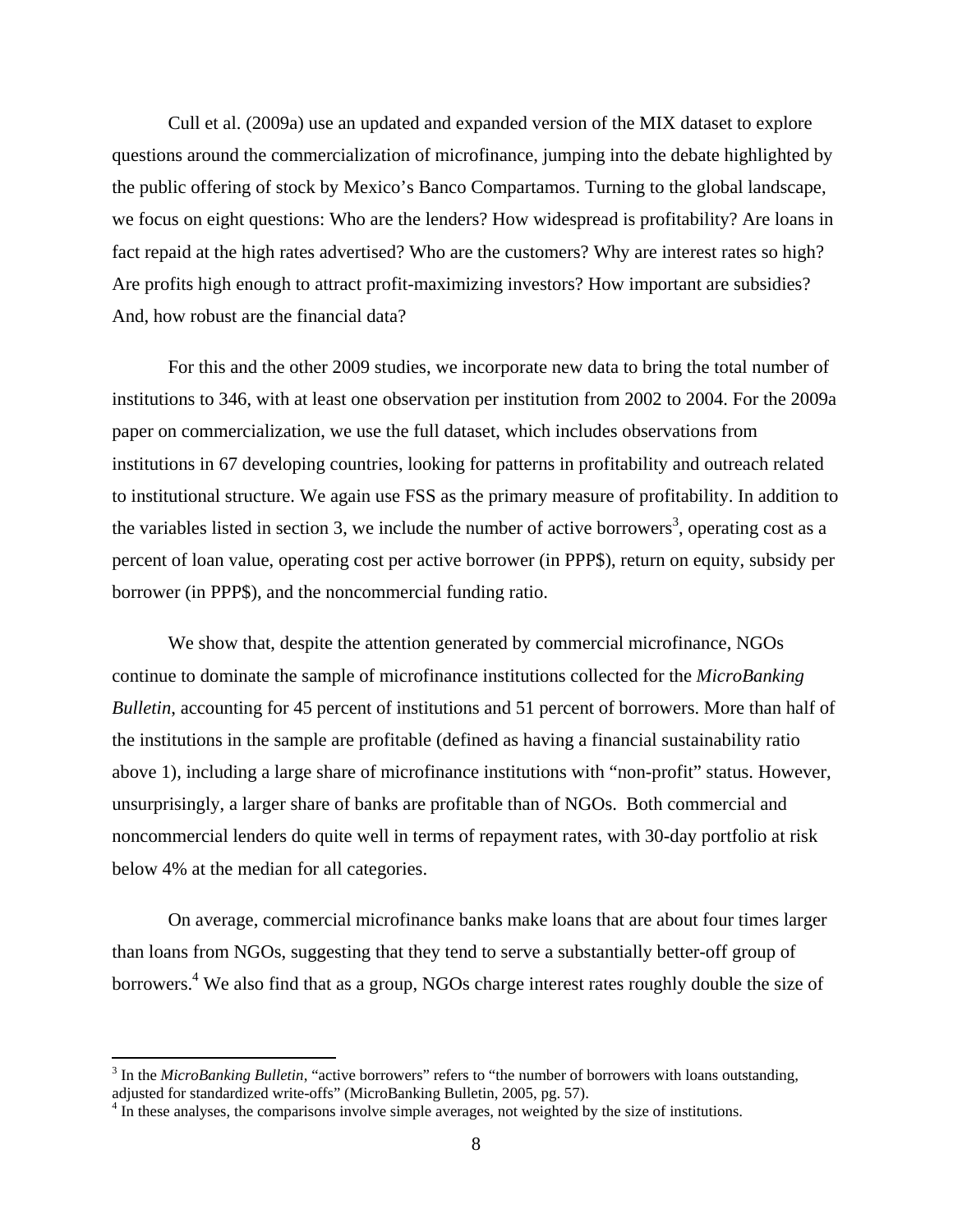those charged by commercial microfinance banks.<sup>5</sup> Taken together, these last two findings suggest that the poorest customers tend to pay the most for loans. As surprising as this may be to outsiders, the equation is straightforward: as a group, NGOs make the smallest loans and, as a result, face the highest unit costs. To break even, NGOs must then charge the highest interest rates.

The first and fifth rows of data in table 1 show that NGOs serve poorer clients than "nonbank financial institutions" (NBFIs) and banks, but they face significantly higher operating costs as a percent of loan value. The average loan size as a percent of income at the bottom quintile of the population is 48 percent for the median NGO, 160 for the median NBFI and 224 for the median bank, while operating cost as a percent of loan value is 26 for the median NGO, 17 for the median NBFI and 12 for the median bank. Hermes, Lensink, and Meesters (2008) also find evidence for a trade-off between a microfinance institution's outreach and efficiency. This tradeoff is highlighted in figure 1. To cover these relatively high operating costs, NGOs either have to charge higher rates of interest on loans or accept subsidy. Rows 4 and 6 in table 1 show that they seem to be doing both (as noted above, the real gross portfolio yield approximates the average interest rate charged to customers). Figure 2 depicts the positive relationship between interest rates and costs.

<sup>&</sup>lt;sup>5</sup> There is much debate (and often confusion) around the prices charged for microfinance. Collins et al. (2009, chapter 5) provide a discussion based on fieldwork in India, Bangladesh, and South Africa.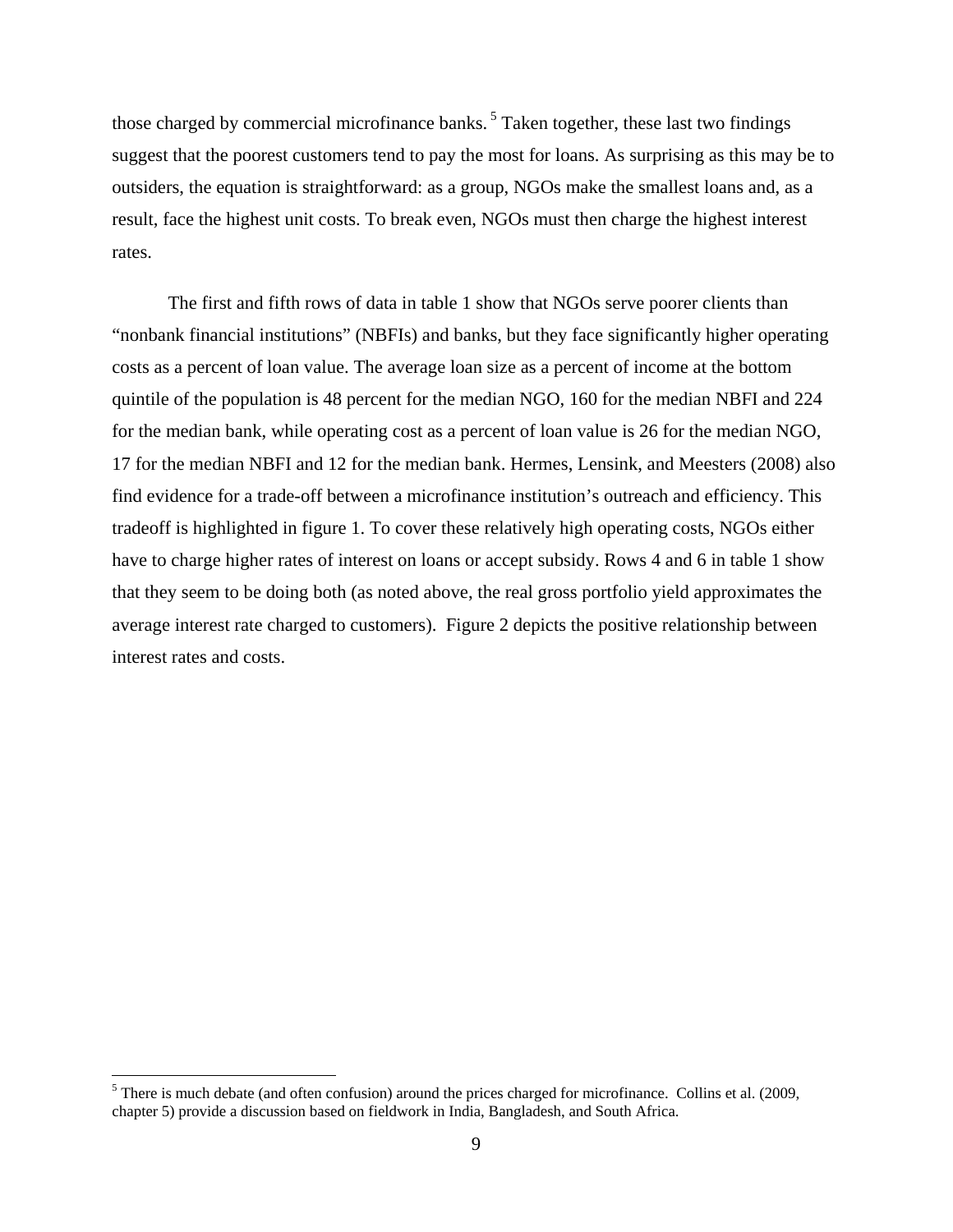|                                                             | Non-governmental organizations |        |                            |                         | Non-bank financial institutions |        |                            |                         | <b>Banks</b>               |                  |                            |                         |
|-------------------------------------------------------------|--------------------------------|--------|----------------------------|-------------------------|---------------------------------|--------|----------------------------|-------------------------|----------------------------|------------------|----------------------------|-------------------------|
|                                                             | $25^{\text{th}}$<br>pctile     | Median | $75^{\text{th}}$<br>pctile | Median if<br>profitable | $25^{\text{th}}$<br>pctile      | Median | $75^{\text{th}}$<br>pctile | Median if<br>profitable | $25^{\text{th}}$<br>pctile | Median           | $75^{\text{th}}$<br>pctile | Median if<br>profitable |
|                                                             | (1)                            | (2)    | (3)                        | (4)                     | (5)                             | (6)    | (7)                        | (8)                     | (9)                        | (10)             | (11)                       | (12)                    |
| 1. Average loan<br>size/income at 20th<br>percentile $(\%)$ | 27                             | 48     | 135                        | 60                      | 71                              | 160    | 247                        | 164                     | 110                        | 224              | 510                        | 294                     |
| 2. Active borrowers<br>(thousands)                          | 3.1                            | 7.4    | 23.0                       | 11.1                    | 4.1                             | 9.9    | 23.0                       | 9.4                     | 1.9                        | 20.3             | 60.7                       | 10.4                    |
| 3. Women as a share<br>of all borrowers (%)                 | 63                             | 85     | 100                        | 86                      | 47                              | 66     | 94                         | 67                      | 23                         | 52               | 58                         | 49                      |
| 4. Real portfolio<br>yield $(\%)$                           | 15                             | 25     | 37                         | 26                      | 12                              | 20     | 26                         | 20                      | 9                          | 13               | 19                         | 14                      |
| 5. Operating<br>cost/loan value (%)                         | 15                             | 26     | 38                         | 21                      | 13                              | 17     | 24                         | 16                      | $\tau$                     | 12               | 21                         | 11                      |
| 6. Subsidy/borrower<br>(PPP\$)                              | 72                             | 233    | 659                        | 199                     | $\boldsymbol{0}$                | 32     | 747                        | 8                       | $\boldsymbol{0}$           | $\boldsymbol{0}$ | 136                        | $\boldsymbol{0}$        |
| 7. Non-commercial<br>funding ratio                          | 0.31                           | 0.74   | 1.00                       | 0.53                    | 0.16                            | 0.46   | 0.83                       | 0.41                    | 0.00                       | 0.11             | 0.22                       | 0.03                    |

Table 1. Performance Indicators for NGOs, NBFIs, and Banks. Source: Cull et al. 2009a*, MicroBanking Bulletin* dataset. Subsidy per borrower numbers are donations from prior years plus donations to subsidize financial services plus an **in-kind subsidy adjustment plus an adjustment for subsidies to the cost of funds.**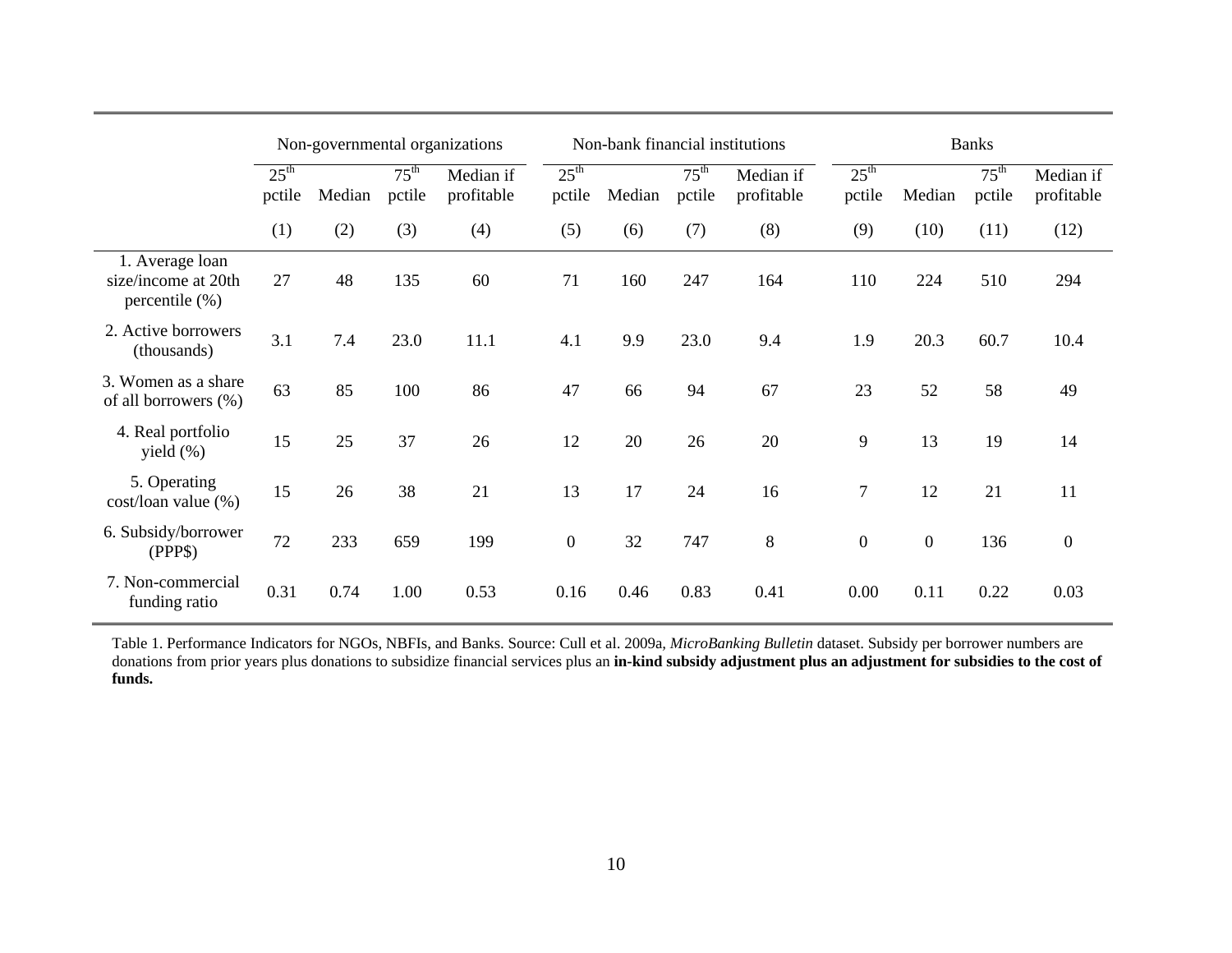

**Figure 1. Average costs per dollar lent fall as loans get larger**. Source: Cull et al. 2009a. Horizontal axis gives the average loan size as a fraction of the average income of households at the  $20<sup>th</sup>$  percentile of the national income distribution.



**Figure 2. Interest rates rise with costs**. Source: Cull et al. 2009a. The "premium" is the excess of the microlender's average interest rate charged to borrowers over the International Monetary Fund's inter-bank "lending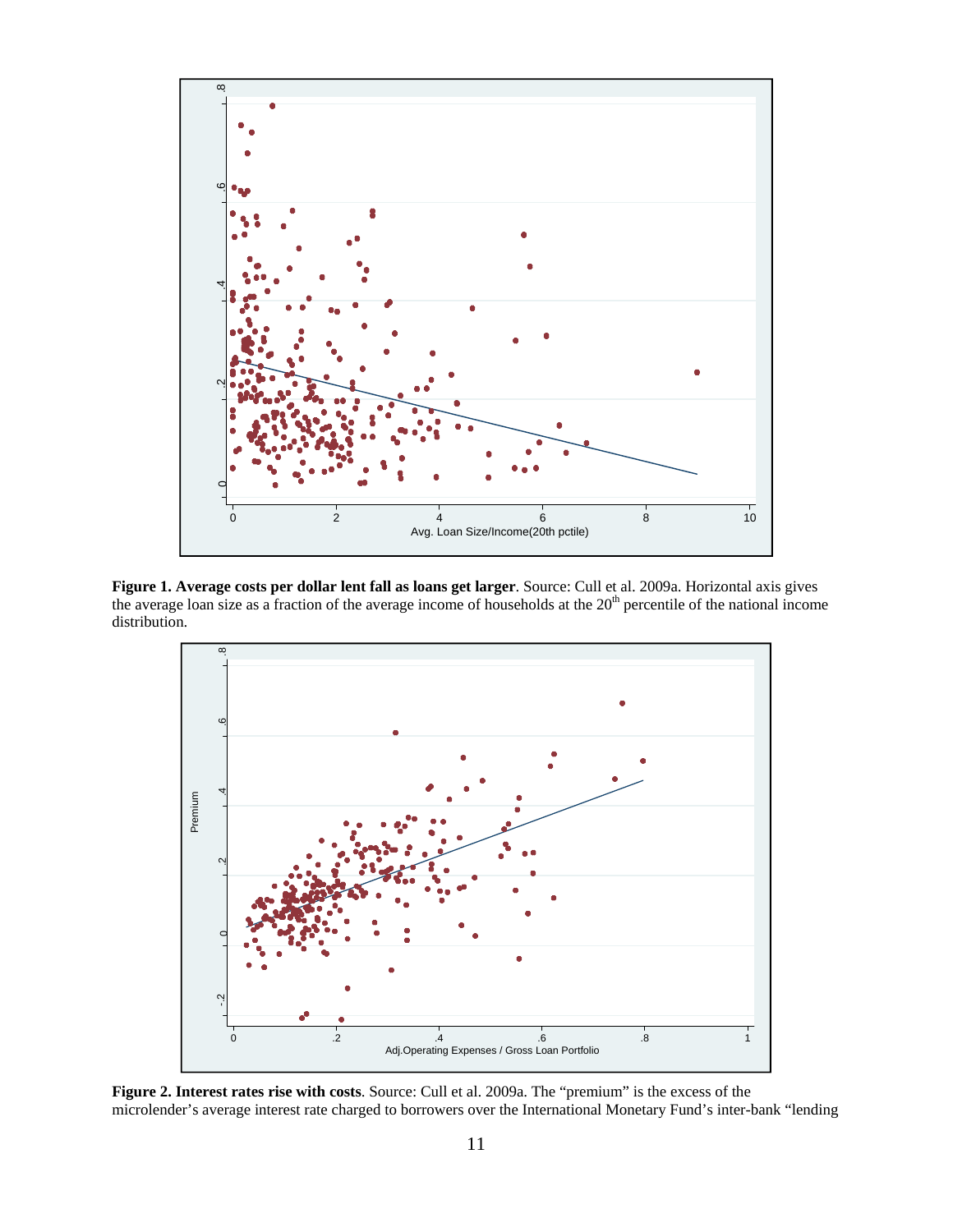interest rate" that banks in the given countries charge to prime customers (from IMF International Financial Statistics).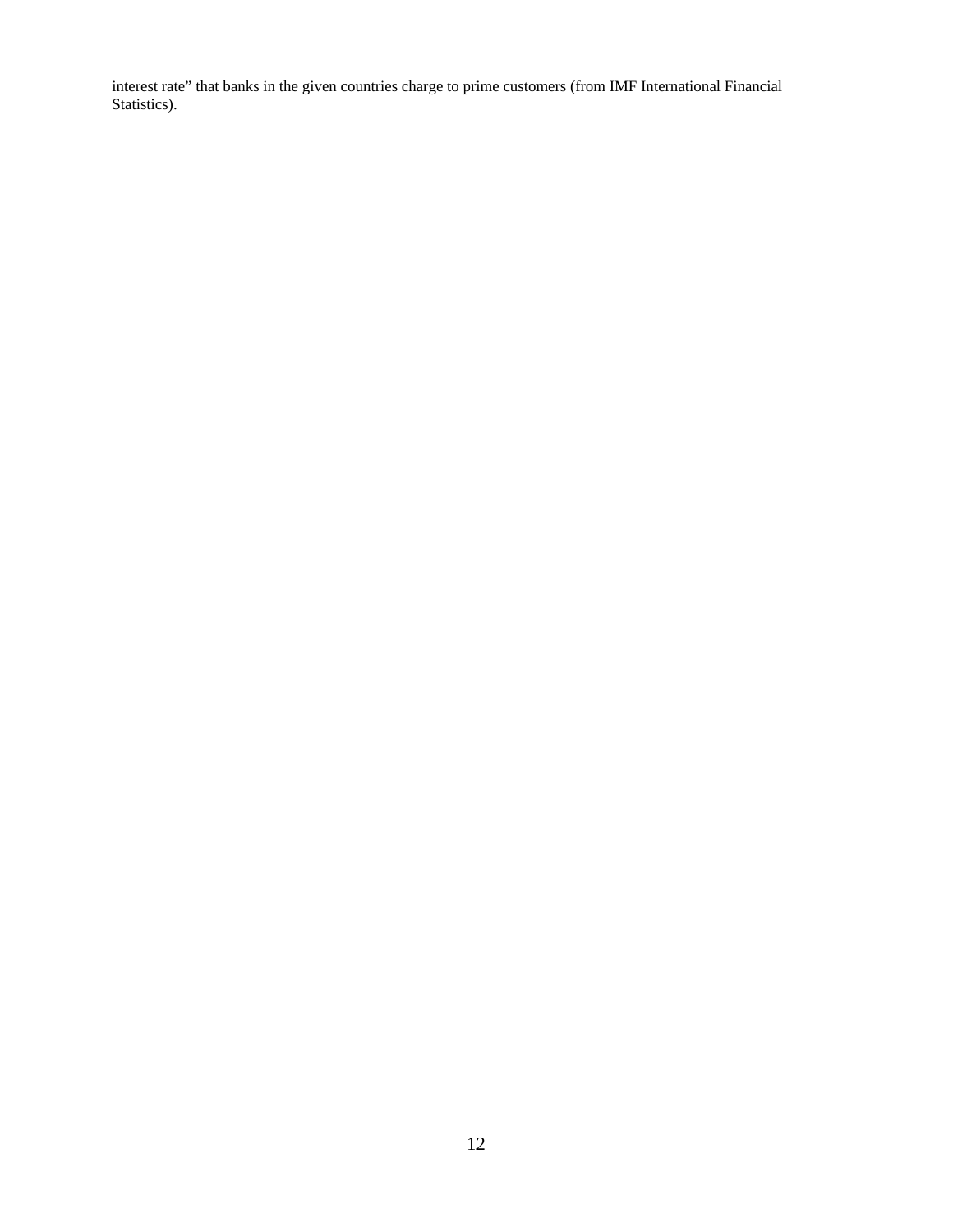Most institutions serving the poorest customers earn profits too small to attract profitmaximizing investors. This accounts for the continued importance of subsidies and noncommercial funding to NGOs, which receive 61 percent of all subsidies despite serving only 51 percent of all borrowers. For these NGOs, subsidization amounts to \$233 per borrower at the median and reaches \$659 at the  $75<sup>th</sup>$  percentile. The data show that while programs reaching poorer clients can fully cover their costs, subsidization remains significant.

The study sharpens the evidence for a trade-off between pursuing profit and outreach by changing the focus from lending type to institutional structure. The findings suggest that a clear trade-off exists, where the depth of outreach is proxied by indicators of customers' poverty levels rather than direct evidence. (For an analysis along similar lines, see Galema and Lensink 2009.)

Table 1 also shows that NBFIs and banks serve a smaller share of women than NGOs. For more than half of NGOs in our sample 85 percent of clients are female, and at least a quarter of them serve women exclusively. The median NBFIs and microfinance banks, on the other hand, serve only 66 percent and 52 percent women, respectively.

We recognize, though, that the issue of mission drift is complicated and poorly defined in terms of shifts in average loan size (a point made well by Dunford 2002 and echoed by Armendáriz and Szafarz 2009). Moving "upmarket" to serve more profitable customers may ultimately allow an institution to reach a larger absolute number of poorer customers and/or women through cross-subsidization, scale economies, or both.

Frank (2008) shows how this distinction matters. She analyzes the relationship between commercial transformation and outreach to women, showing that while commercialization is correlated with a decline in the fraction of female clients served (as a share of total clients), the institutions transformed from NGOs to commercial institutions within her dataset served twice as many women borrowers in absolute numbers relative to the non-transformed institutions.

Disaggregated data are necessary to take the conversation forward, and collecting more customer-level data on poverty levels and financial access remains a top priority. One piece of evidence that attenuates concern with the use of average loan size as a proxy for the poverty level of customers is provided by Gonzalez and Rosenberg (2006). They find a tight correlation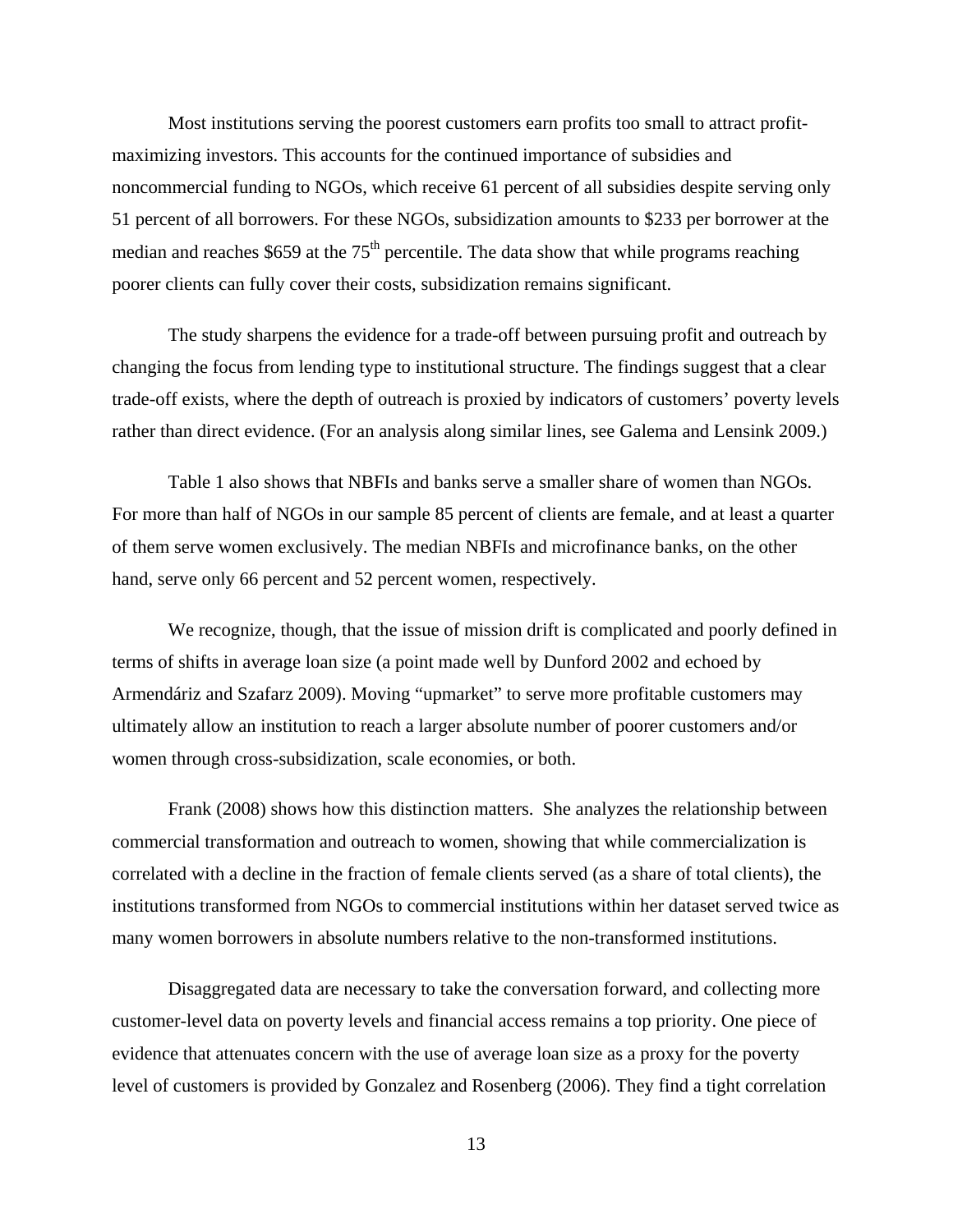between the fraction of smaller loans a lender provides and its self-reported fraction of poor borrowers served.

#### **5. Regulation**

In a third study, again using an updated MIX dataset, we examine the effect of regulatory supervision on the profitability of microfinance institutions (Cull et al. 2009b). In particular, we investigate how regulated institutions manage the financial and administrative burdens of complying with regulation, looking at profits, business orientation, outreach, and the share of employees who work in the field. We also look for evidence that regulation provides benefits by improving loan quality.

We conduct econometric analyses of the dataset described above, and of a subset, the 154 institutions that both reported detailed financial information and were subject to regulatory supervision (2009b). We estimate the impact of prudential regulation on profitability and financial self-sufficiency, using for the key regressors three dummy variables that summarize whether an institution faces prudential supervision and the intensity of that supervision. These dummy variables measure whether (1) an MFI faces a regular reporting requirement to a regulatory authority; (2) the MFI faces onsite supervision; and (3) onsite supervision occurs at regular intervals. We control for the same variables as in the 2007 study on contracts and added a measure of staff concentration and *Premium*, the difference between the interest rates an institution charges its borrowers and the "market" rate for capital. To account for country characteristics, we also include the growth rate of real GDP, the rate of inflation, and an index of institutional development developed by Kaufman, Kraay, and Mastruzzi (2007).

We find that onsite supervision of microfinance institutions varies, even within the same country and among profit-oriented institutions. Whether an institution faces onsite supervision depends on its ownership structure, funding sources, activities, and organizational charter. In terms of trade-offs, we find that microfinance institutions subjected to more rigorous and regular supervision are as profitable as others, despite facing higher costs of supervision. This finding may in part reflect the fact that being regulated often permits institutions to collect deposits and thus gain a cheaper and/or more stable source of capital. For example, Ledgerwood and White (2006, pg. 174) draw on four to six years of data for nine microfinance institutions to report that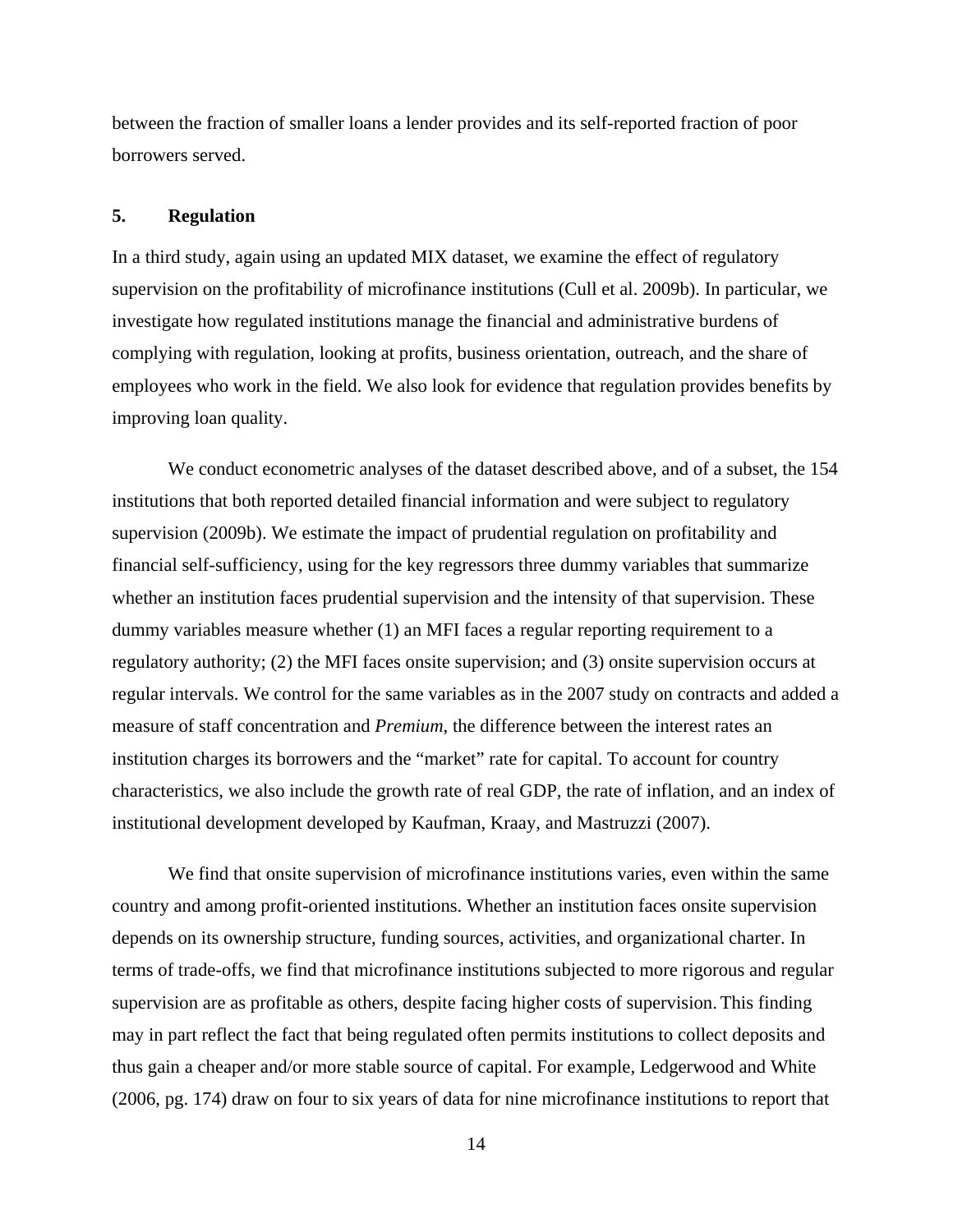"experience to date has shown that as transformed institutions mature, deposits as a percentage of funding liabilities increases."

However, supervision does have a significant impact on outreach. Regulatory supervision is associated with larger average loan sizes, a common proxy for the relative poverty of borrowers, and less lending to women. The finding is consistent with strategic choices by institutions facing high supervision costs to shift away from serving more cost-intensive segments of the population. We also find that supervision is associated with having a higher share of staff concentrated in the head office, a natural response to reporting requirements and formalization.

Mersland and Strøm (2009) also conduct an econometric analysis of the impact of regulation with cross-institution data. In line with our findings on regulation and profitability, they find that regulation does not have a significant impact on financial performance. They do not find evidence for the trade-off with outreach, however. Hartarska and Nadolynk (2007) also show that regulation does not directly affect the performance of microfinance institutions, either in terms of operational self-sustainability (OSS) or outreach. They find that deposit-taking institutions have broader outreach, though, suggesting that regulation may offer an indirect benefit by permitting institutions to expand. The innovation in Cull et al. (2009b) is use of the *MicroBanking Bulletin* data and, importantly, use of an indicator for on-site supervision.

Taken together, the evidence underscores the need to take more seriously the "regulator's dilemma," a notion developed by David Porteous (the studies are available at www.financialaccess.org; see also Jay Rosengard 2010).

#### **6. Competition**

Our 2009c study turns to the "industrial organization" of the microfinance sector. We investigate the effects of competition on the profitability and outreach of microfinance institutions, focusing on competition from mainstream commercial banks. Here, we combine the MIX dataset with data on bank penetration from 99 developed and developing countries from Beck, Demirgüç-Kunt, and Martinez Peria (2007). Missing data for some of the control variables and imperfect overlap between the datasets reduce the final number of observations to 342, from 238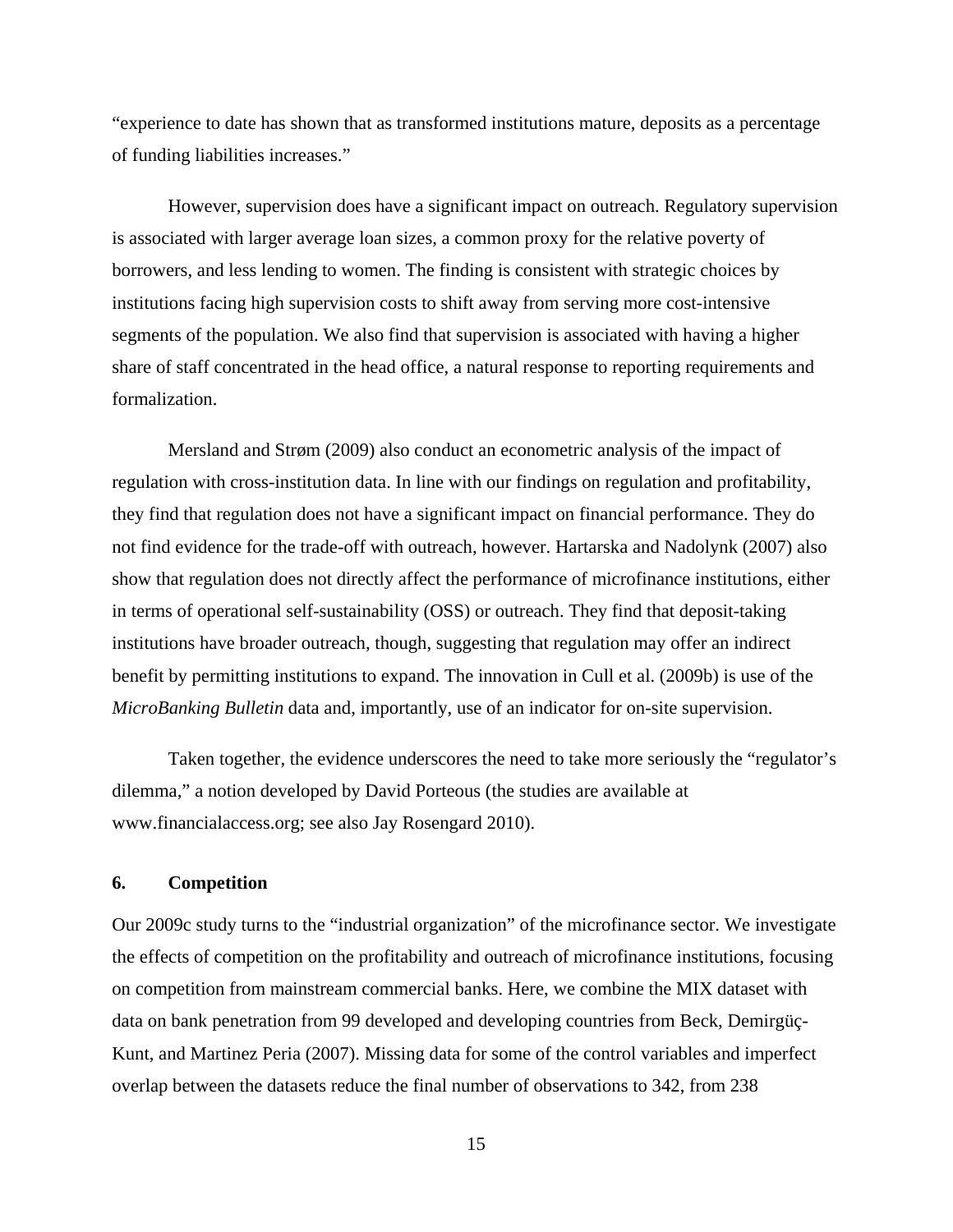microfinance institutions in 38 developing countries for our largest regressions incorporating bank penetration variables. The Beck et al. (2007) data provide measures of bank penetration that serve as the key explanatory variables in this analysis: the number of bank branches in a country per capita and the number of branches per square kilometer. We also add banking sector ownership and concentration variables, and two more country-characteristic variables: the share of the population residing in rural areas and rural population growth.

We start from the observation that commercial banks initially were deterred from entering the microfinance niche by the small scale of the transactions that define it, but that the commercialization of microfinance has started to change that mindset. A growing number of commercial banks are downscaling their operations, opening up services to poorer segments of the population, and competition is emerging as a result. Increased competition could change the industry in a number of ways, some for the better and others less favorably. We again look at MIX data, in search of evidence on where the balance between these competing effects rests.

We look for a relationship between competition and a profitability-outreach trade-off. There are plausible explanations for both a positive and negative relationship. If microfinance institutions facing greater competition from commercial banks attempt to compensate by shifting their loan portfolios away from segments of the population that are perceived as being more costly to serve – i.e. the relatively poor and women – competition may hinder outreach. However, competition could support the financial self-sufficiency of microbanks if the benefits of agglomeration effects and a stronger regulatory environment outweigh negative spillovers, and could lead to deeper outreach.<sup>6</sup>

We find that greater competition, as indicated by greater bank penetration in the overall economy, is associated with deeper outreach by the microfinance institutions, suggesting that competition pushes microbanks toward poorer markets, as reflected by smaller average loans sizes and greater outreach to women. However, in this sample, competition seems to have little effect on the profitability of microbanks. This is a useful finding, as it complements analyses of competition between different microfinance institutions (in contrast to the competition analyzed

<sup>&</sup>lt;sup>6</sup> Microfinance experience to date shows competing impacts on costs from serving poorer customers and women. On the one hand, women are relatively more reliable borrowers than men. On the other, women tend to request smaller loans on average, which increases average costs (Armendáriz and Morduch, 2010, chapter 7).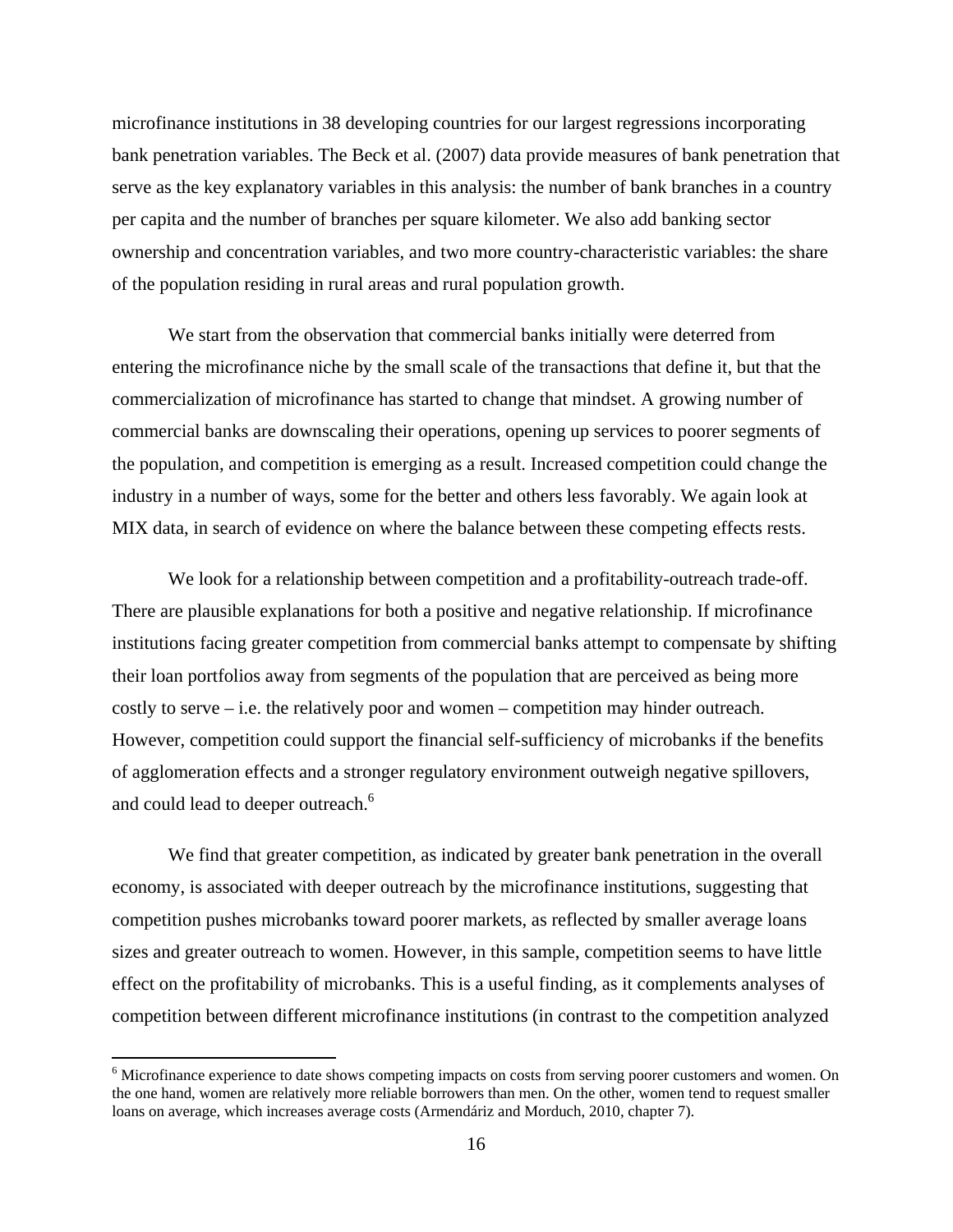here, between microfinance institutions and commercial banks). When analyzing competition between microfinance institutions, Armendariz and Morduch (2010, chapter 5) argue that competition can undermine the "dynamic incentives" that are so critical to achieving high loan repayment rates – i.e. customers may be less willing to repay loans if they know that other reliable loan sources are available. Credit bureaus can help here (e.g., de Janvry, McIntosh, and Sadoulet, 2008).

#### **7. Conclusion**

Microfinance promises improvements in both the efficiency and fairness of capital markets. It promises to correct market failures by improving the allocation of capital and by expanding opportunities for the poor (World Bank 2008). Advocates also aim to reach some of the world's poorest citizens and help lift them from poverty (Daley-Harris 2009). But the global evidence shows that it is hard to do all things simultaneously. In practice, microfinance often entails distinct trade-offs between meeting social goals and maximizing financial performance.

The four studies highlighted here examine tradeoffs that arise in the context of the choice of contracting mechanisms, level of commercialization, rigor of regulation, and extent of competition. Our focus is on both the profitability and outreach of microfinance. The results suggest that developing meaningful interventions requires making deliberate choices – and thus embracing and weighing tradeoffs carefully. The analyses here provide a global picture. The exact nature of these tradeoffs differs across regions, but meaningful tradeoffs need to be recognized and weighed everywhere.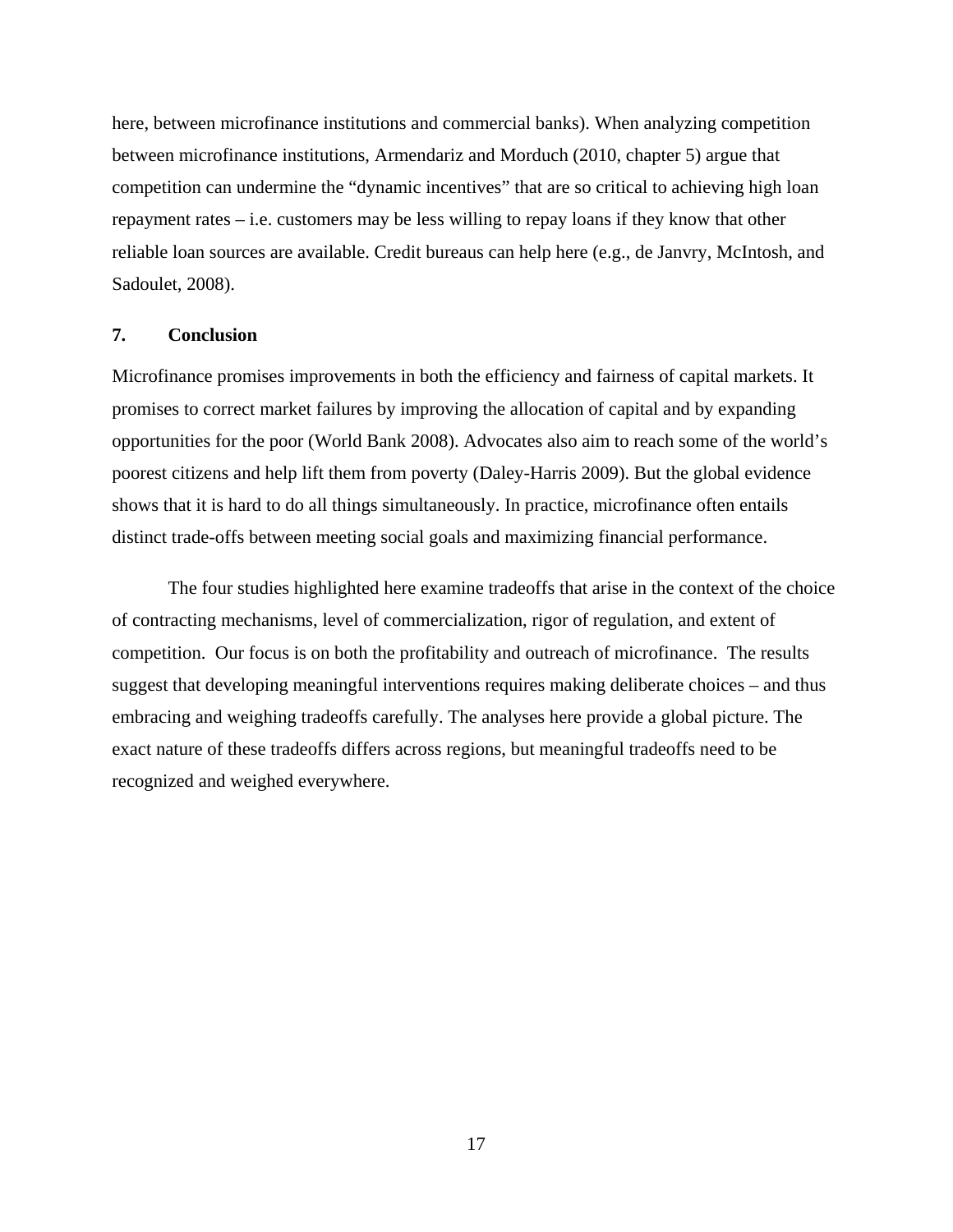#### **Bibliography**

Akerlof, George. 1970. "The market for lemons: Quality uncertainty and the market mechanism." *Quarterly Journal of Economics* 84 (August): 488–500.

Armendáriz, Beatriz, and Jonathan Morduch. 2010. *The Economics of Microfinance*, 2nd ed. Cambridge, MA: MIT Press.

Armendáriz, Beatriz, and Ariane Szafarz. 2009. "On Mission Drift in Microfinance Institutions." Working Paper, WP – CEB No 09-05. Centre Emile Bernheim, Brussels Solvay Business School of Economics, Business and Management, Université Libre de Bruxelles, Belgium.

Bauchet, Jonathan and Jonathan Morduch. 2010. "Selective knowledge: Reporting bias in microfinance data." *Perspectives on Global Development and Technology*, forthcoming.

Beck, Thorsten, Asli Demirgüç-Kunt, and Maria Soledad Martinez Peria. 2007. "Reaching Out: Access to and Use of Banking Services across Countries." *Journal of Financial Economics*, 85(1): 234-266.

Collins, Daryl, Jonathan Morduch, Stuart Rutherford, and Orlanda Ruthven (2009). *Portfolios of the Poor: How the World's Poor Live on \$2 a Day*. Princeton, NJ: Princeton University Press.

Cull, Robert, Asli Demirgüç-Kunt, and Jonathan Morduch. 2007. "Financial performance and outreach: A global analysis of leading microbanks." *Economic Journal* 117(517): F107-F133.

Cull, Robert, Asli Demirgüç-Kunt, and Jonathan Morduch. 2009a. "Microfinance meets the market." *Journal of Economic Perspectives* 23(1), Winter: 167-92.

Cull, Robert, Asli Demirgüç-Kunt, and Jonathan Morduch. 2009b. "Does regulatory supervision curtail microfinance profitability and outreach?" *World Development*, forthcoming.

Cull, Robert, Asli Demirgüç-Kunt, and Jonathan Morduch. 2009c. "Banks and micro-banks." Working Paper.

Daley-Harris, Sam. 2009. "State of the Microcredit Summit Campaign Report 2009." Washington, DC: Microcredit Summit Campaign.

de Janvry, Alain, Craig McIntosh, and Elisabeth Sadoulet. 2008. "The supply- and demand-side impacts of credit market information." University of California-Berkeley and University of California-San Diego, working paper.

Dehejia, Rajeev, Heather Montgomery, and Jonathan Morduch. 2009. "Do interest rates matter? Credit demand in the Dhaka slums." Financial Access Initiatiave, working paper.

Dunford, Christopher. 2002. "What's wrong with loan size?" Freedom From Hunger, unpublished manuscript.

Frank, Christina. 2008. "Stemming the tide of mission drift: Microfinance transformation and the double bottom line." Women's World Banking Focus Note.

Galema, Rients, and Robert Lensink. 2009. "Microfinance commercialization: Financially *and* socially optimal investments." University of Groningen, working paper.